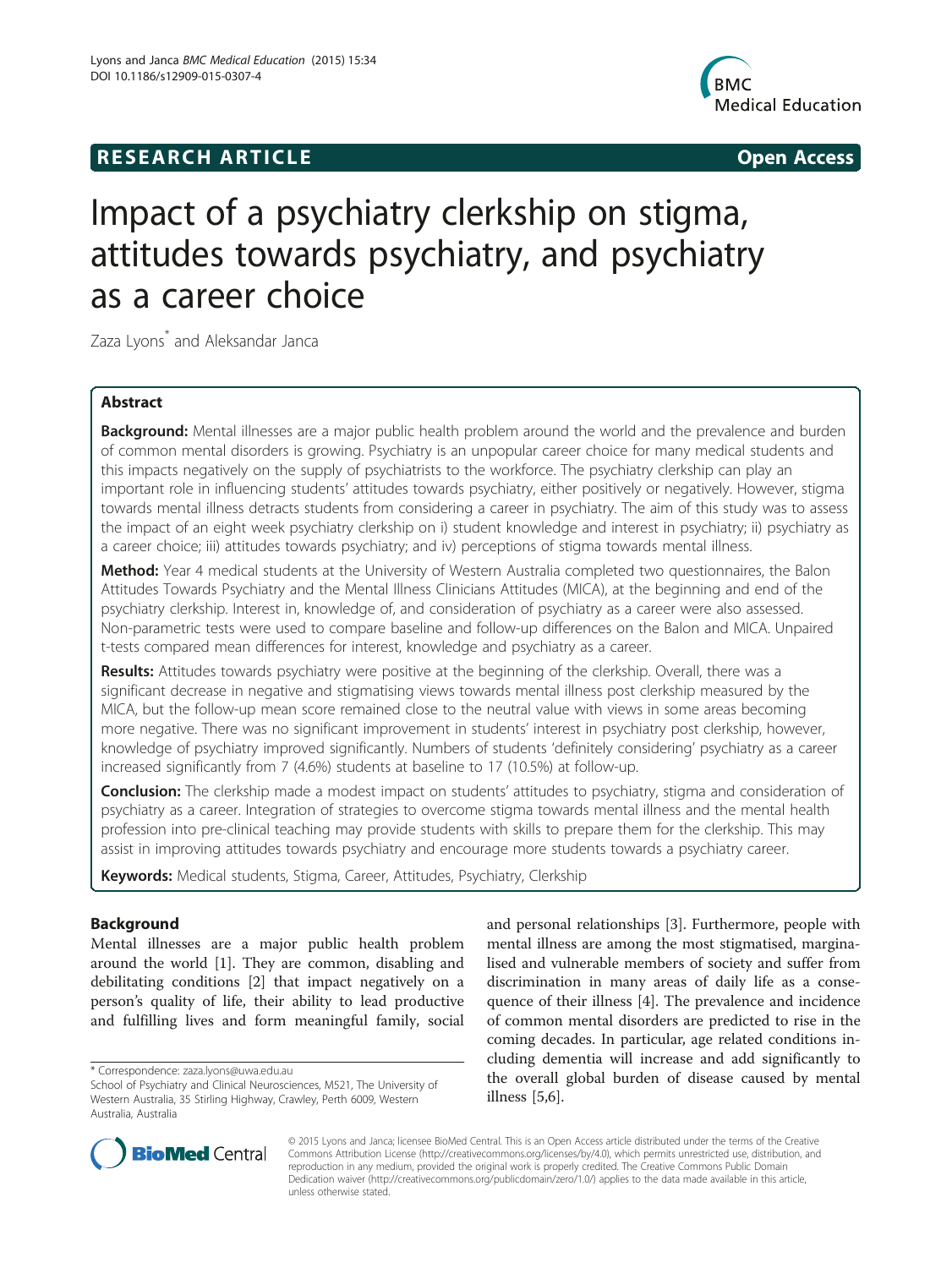In order to ensure that the psychiatric workforce remains sustainable into the future, new generations of motivated and enthusiastic young doctors need to be encouraged towards a career in psychiatry. However, a recent systematic review concluded that while medical students attitudes towards psychiatry are generally positive, psychiatry as a potential career choice is unpopular [[7\]](#page-8-0). A comprehensive international survey of medical students in 20 countries found that overall, only 4.5% of students were 'definitely considering' psychiatry as a career [[8](#page-8-0)]. As a result of this ambivalence towards psychiatry, recruitment to postgraduate psychiatry training has been consistently low for decades. Analysis of the career choices of newly qualified doctors in the UK found that from 1974 to 2009 psychiatry was the first career choice for around 3-5% of medical graduates per year [[9\]](#page-8-0) and similar trends have been reported in other countries [[10](#page-8-0)]. In its 2012 report, Health Workforce Australia reported a current shortage of psychiatrists, and estimated that by 2025 this would worsen significantly and result in a shortage of up to 452 psychiatrists, one of the highest levels of shortage across all areas of medical specialisation [[11\]](#page-8-0).

Stigma towards mental illness has increasingly been identified as a factor that influences medical student attitudes towards psychiatry and detracts them from considering psychiatry as a career [[12-14](#page-8-0)]. Medical students often have stigmatised views towards mental illness prior to commencement of their medical training [\[15,16](#page-8-0)]. Negative views can be further strengthened when students start clinical clerkships in psychiatry and have contact with mentally ill patients [\[12,17](#page-8-0)]. Clerkship studies have found that students feel uncomfortable with patients [[18](#page-8-0)], feel that mentally ill patients have a poor prognosis [[19\]](#page-8-0) and that interacting with patients is stressful [[20\]](#page-8-0). In other studies, students have reported that working with patients is dangerous [\[21\]](#page-8-0), disturbing, emotionally draining and overwhelming [\[15,22\]](#page-8-0).

Medical students considering psychiatry as a career will often be subject to stigmatising comments regarding their choice from others, including family members and friends [\[15,23](#page-8-0)], further alienating them from psychiatry as a career. For psychiatrists, stigma often persists throughout their career [\[10\]](#page-8-0) with the profession perceived as having a negative image, both in the community and by other medical specialists [[24,25](#page-8-0)].

Clerkships (also called attachments, placements or rotations) form a core component of clinical teaching in medical schools. Psychiatry clerkships are often the first exposure that students have to patients with mental illness, psychiatric wards and mental health services more generally. A U.S. study found that the length of the psychiatry clerkship varied between medical schools ranging from 4–8 weeks, averaging around 6.2 weeks [\[26](#page-8-0)].

A systematic review of the impact of the psychiatry clerkship that assessed 26 studies from 19 countries found that the average length of clerkship was 5.5 weeks with 4 weeks the most common length [[27\]](#page-8-0). Clerkships provide a good opportunity for academics and others involved in clinical teaching to promote psychiatry to students, including its career potential. However, while they have a positive effect on students attitudes towards psychiatry, there is mixed evidence of their impact on psychiatry as a career choice [[27\]](#page-8-0).

In order to investigate this apparent disparity between positive attitudes towards psychiatry as a discipline and negative attitudes towards psychiatry as a career, and explore the role that stigma may play, a survey of medical students was undertaken. The aim of the study was to assess the impact of the eight week clinical clerkship in psychiatry on i) student knowledge and interest in psychiatry; ii) psychiatry as a career choice; iii) attitudes towards psychiatry; and iv) perceptions of stigma towards mental illness.

This paper will report on the results of this study and discuss strategies that may assist to improve students attitudes towards mental illness and psychiatry as a career choice.

#### Method

#### The psychiatry clerkship

The current medical course at the University of Western Australia (UWA) is a six year undergraduate Bachelor of Medicine, Bachelor of Surgery (MBBS) degree. During Year 4 students rotate through four different eight week clinical clerkships, including psychiatry, in groups of approximately 60. These clerkships are the first opportunity that students have to experience working in hospitals and other clinical settings. For the psychiatry clerkship students are divided into smaller groups of 4–8 and allocated to a clinical teaching site that is attached to a psychiatric inpatient unit. During the eight weeks they have several additional shorter visits to old-age and alcohol and drug rehabilitation services. As well as ward work with a clinical team including consultants and registrars, students also have a three hour tutorial per week which is facilitated by an academic staff member and covers theoretical components of psychiatry. These tutorials cover a range of case based learning scenarios including mood disorders, anxiety disorders, schizophrenia, substance abuse, personality disorders and organic disorders. A two day introductory course of lectures is given at the beginning of the clerkship. The main component of assessment is a case presentation where students are required to interview a patient for an hour followed by a presentation of the findings and discussion with the examiner.

#### Study design and procedures

Study participants were Year 4 MBBS medical students at UWA who were undertaking their eight week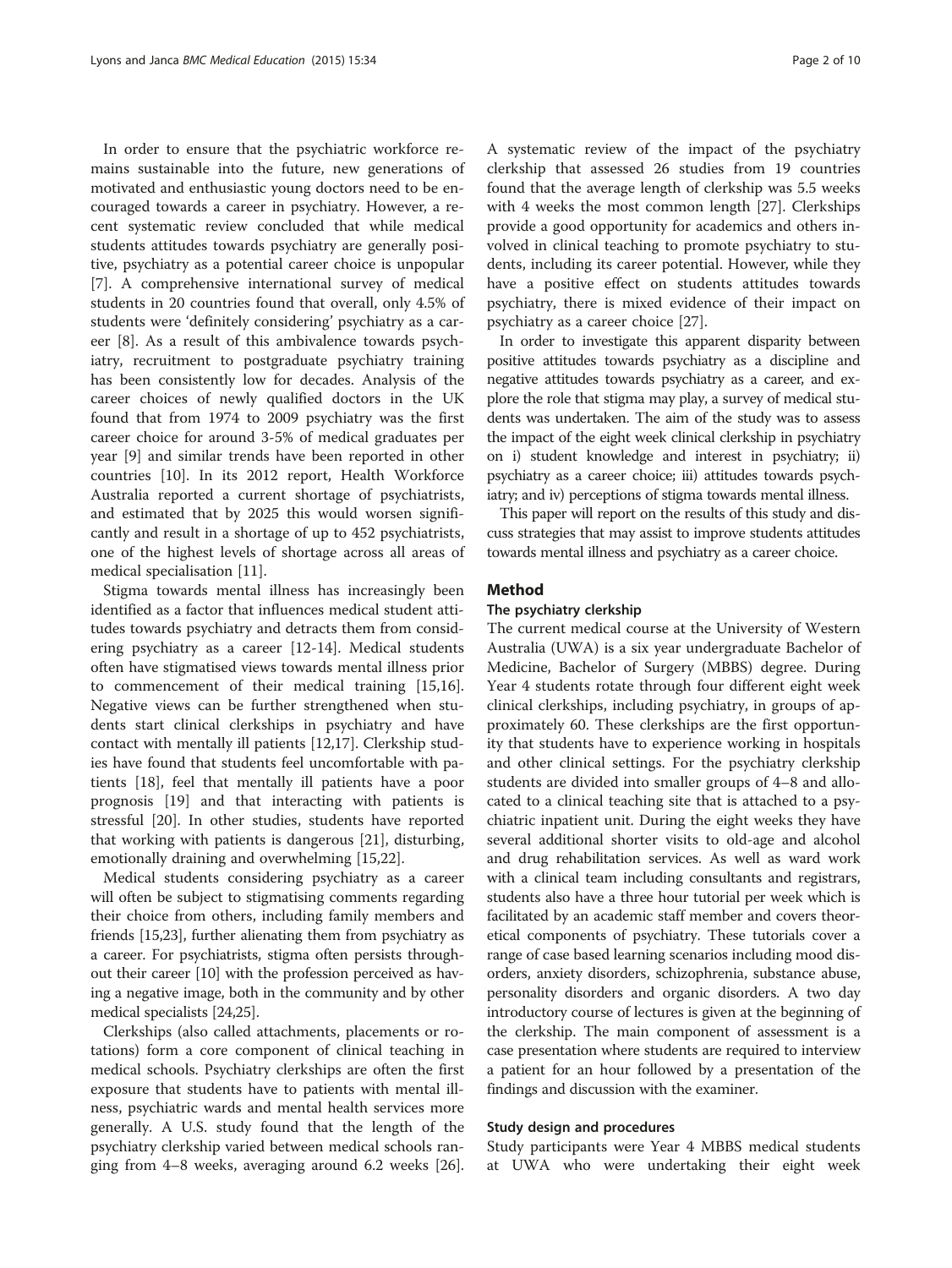psychiatry clerkship. Students were asked to complete two questionnaires on the first day of the clerkship (baseline) and again towards the end of the clerkship (follow-up). Questionnaires were distributed during tutorial contact time and participation was voluntary. To ensure confidentiality no identifying information was collected.

Ethics approval for the study was granted from the UWA Human Research Ethics Committee. Consent to participate in the survey was implied if students decided to complete the survey.

The Balon Attitudes Towards Psychiatry questionnaire [[14\]](#page-8-0) and the Mental Illness Clinicians Attitudes Scale (MICA) (medical student version) [\[28](#page-8-0)] were used in the study. The Balon questionnaire was developed in 1999 and has been used in a number of studies that have been conducted in different countries to measure medical students attitudes toward psychiatry. It has 29 items and is rated on a 4 point scale – strongly agree, moderately agree, moderately disagree, strongly disagree. The following themes are covered: i) overall merits of psychiatry; ii) efficacy; iii) role definition and functioning of psychiatrists; iv) possible abuse and social criticism; v) career and personal reward; and vi) specific medical school factors.

The medical student version of the MICA was developed and validated in 2010 [[28](#page-8-0)]. It has 16 items and is rated on a 6 point Likert scale – strongly agree, agree, somewhat agree, somewhat disagree, disagree, strongly disagree. The minimum total score is 16, maximum 96. A lower score indicates a less stigmatising attitude towards mental illness and psychiatry.

In addition to the Balon and MICA, demographic data was collected. Students were also asked to rate their interest in, and knowledge of psychiatry on a 10 point visual analogue scale  $(1 = low interest/knowledge; 10 =$ high interest/knowledge) and their extent of consideration of psychiatry as a career on a 10 point scale  $(1 =$  definitely not considering; 10 = definitely considering).

Statistical analyses were carried out using IBM SPSS software, Version 22.0. Unpaired t-tests were used to compare mean differences on the visual analogue scale questions. Non-parametric tests were used to compare baseline and follow-up differences on Balon and MICA items. As the full range of responses on the 4 point Balon rating scale had not been utilised by many respondents on a number of the questions, the rating scale was dichotomised into 'agree' and disagree' variables and the percentage agreement/disagreement for each item was calculated. McNemars test was used to determine significance between baseline and follow-up on each item. For the MICA, the negatively worded questions were reverse scored and the mean total baseline and post scores calculated. An unpaired t-test was used to determine statistical significance on the mean scores, a Mann–Whitney

test tested differences between male and female students and a Wilcoxon signed rank test determined any significant changes between baseline and follow-up on each item. The significance level for all statistical testing was set as  $p = <0.05$ .

#### Results

Approximately 238 students were invited to participate in the baseline survey, and 230 to the follow-up survey. One hundred and fifty one students responded to the baseline survey (63% response rate), and 161 responded to the follow-up survey (70% response rate). At baseline, 68 (45%) respondents were male and 83 (55%) female. At follow-up 77 (48%) were male and 84 (52%) female. The mean age was 23 years, range 20–40 years.

#### Interest, knowledge and psychiatry as a career

The baseline means for interest and knowledge of psychiatry, and psychiatry as a career were 5.7/10, 3.5/10, and 3.9/10 respectively. The follow-up means for interest and knowledge of psychiatry, and psychiatry as a career were 6.1/10, 6.0/10, and 4.8/10 respectively. An unpaired t-test found that there were no significant changes at follow-up on the level of interest in psychiatry  $t(310) =$ 1.6133,  $p = 0.1077$ . There was, however, a significant improvement on the level of knowledge of psychiatry, and interest in psychiatry as a career,  $t(310) = 15.4053$ ,  $p =$ 0.0001 and  $t(310) = 3.3804$ ,  $p = 0.0008$  respectively. Details are shown in Table 1.

Mann–Whitney U tests found that they were no significant differences between male and female students at either baseline or follow-up in interest in psychiatry (baseline  $p =$ 0.123; follow-up  $p = 0.394$ ), knowledge of psychiatry (baseline  $p = 0.240$ ; follow-up  $p = 0.663$ ) or psychiatry as a career (baseline  $p = 0.756$ ; follow-up  $p = 0.451$ ).

The number of students definitely considering a career in psychiatry (those who scored the question as 8, 9, or  $10/10$ ) rose from 7  $(4.6%)$  students at baseline to 17 (10.5%) at follow-up.

#### Attitudes towards psychiatry

Overall, students reported positive attitudes towards psychiatry, both at baseline and follow-up. Only three Balon items showed a statistically significant change post clerkship, all of which were in the positive direction.

Table 1 Changes in interest, knowledge and psychiatry as a career

|                         | <b>Baseline</b><br>mean (sd) | Follow-up<br>mean (sd) | t      | p value |
|-------------------------|------------------------------|------------------------|--------|---------|
| Interest in psychiatry  | 5.7(1.8)                     | 6.1(2.0)               | 16133  | 0.1077  |
| Knowledge of psychiatry | 3.5(1.6)                     | 6.0(1.3)               | 154053 | 0.0001  |
| Psychiatry as a career  | 3.9(2.0)                     | 4.8(2.2)               | 33804  | 0.0008  |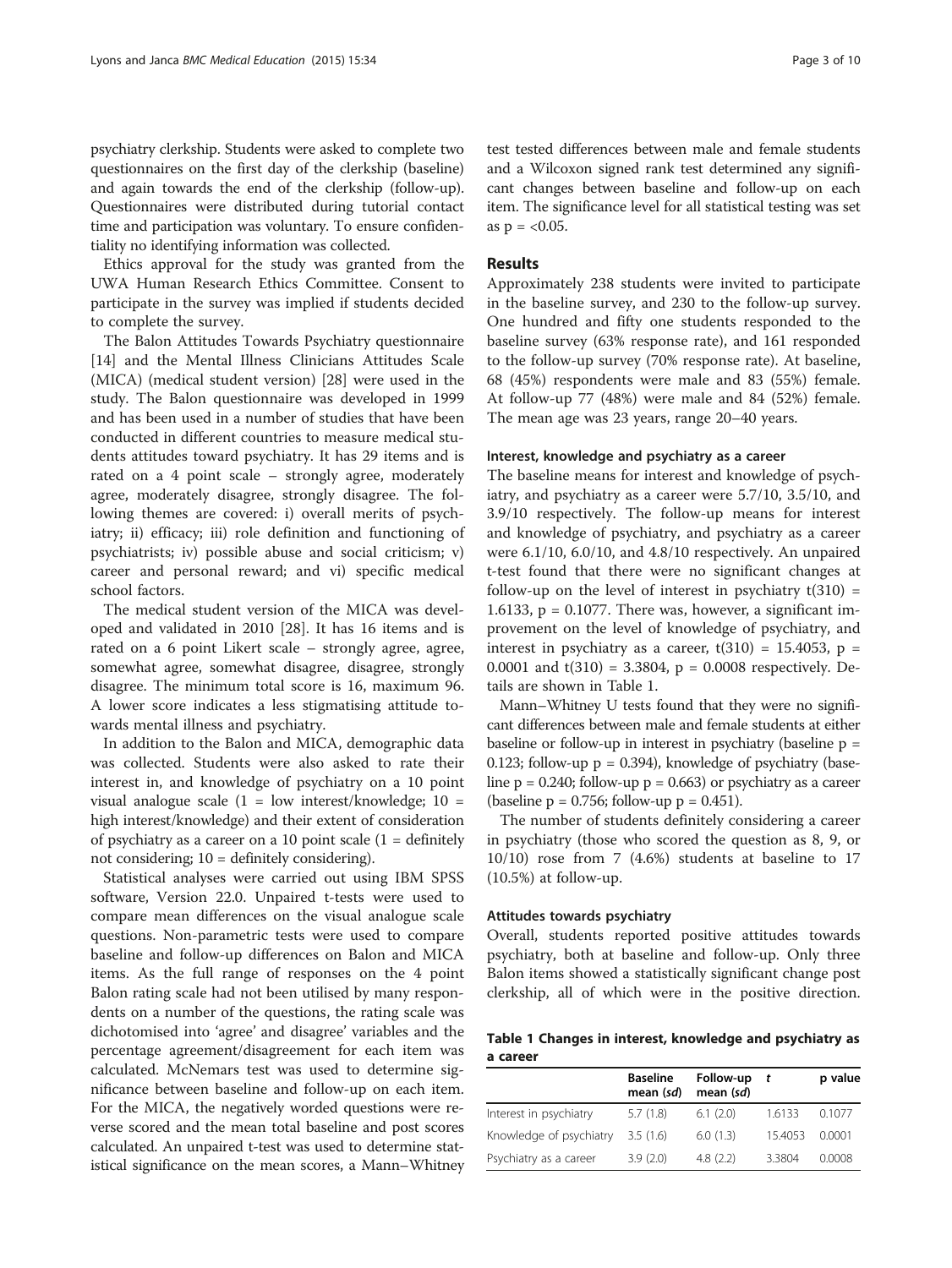These were, 'I feel uncomfortable with mentally ill patients'; 'Teaching at my medical school is interesting and of good quality'; and, 'Although I am interested in psychiatry, no effort was made to encourage my becoming a psychiatrist at my medical school'. Items that assessed the overall merits of psychiatry and the efficacy of psychiatry were all favourably rated. Eighty-seven percent at baseline and 91% at follow-up agreed that, 'Psychiatry is a rapidly expanding frontier of medicine' and 84% at baseline and 81% at follow-up disagreed with the statement, 'Psychiatry is unscientific and imprecise'.

With one exception, the items that measured the role, definition and functioning of psychiatrists were all positively rated at baseline, with little capacity for significant improvement at follow-up. One item, 'Among mental health professionals, psychiatrists have the most authority and influence' showed a more divergent viewpoint. Agreement at baseline was 59%, increasing to 68% at follow-up, however, this was not significant.

Students' were positive about the teaching of psychiatry during the rotation. Seventy-five percent agreed at baseline that teaching was of a good quality and this increased significantly to 93% at follow-up, McNemars  $p =$ 0.001. Approximately 90% reported that residents, registrars and consultants they met during the rotation were good role models. There was significant improvement in students views on the level of encouragement to pursue psychiatry as a career, 60% disagreed at baseline with the statement, 'Although I am interested in psychiatry, no effort was made to encourage my becoming a psychiatrist at my medical school' compared with 77% at follow-up, McNemars  $p = 0.001$ .

Several of the 'career and personal reward' items showed less positive attitudes, specifically those that assessed how students and others perceive psychiatry as a discipline and career. Fifty-two percent at baseline agreed that psychiatry has a low prestige among the public and there was no significant change in this at follow-up (47%). Approximately a third of students at baseline agreed that their family and friends would discourage them from a career in psychiatry and there was no change in this at follow-up. There was only a 22% agreement with, 'Psychiatry has a high status among other medical disciplines' dropping to 17% at follow-up, but the difference was not significant.

The percentage agreement/disagreement relating to each item and McNemars test are shown in Table [2](#page-4-0) below.

#### Mental illness stigma

The baseline mean total score for the MICA was 48.2 (sd 8.3) and the follow-up mean total score was 43.5 (sd 7.5). An unpaired t-test found that this was a significant change,  $t(310) = 15.4053$ ,  $p = 0.0001$  indicating an overall improvement in attitudes towards psychiatry and

mental illness stigma post clerkship. The baseline mean score for male students was 49.4 (sd 9.1) and 47.2 (sd 7.4) for females. A Mann–Whitney test found no significant differences between males and females at baseline  $(p = 0.068)$ . However, at follow-up, the mean score for males was 42.0 (sd 6.0), and 44.8 (sd 8.4) for females, Mann–Whitney ( $p = 0.015$ ).

The median scores and level of agreement/disagreement for each MICA item are shown in Table [3](#page-6-0). Baseline and follow-up comparison of each MICA item was undertaken using Wilcoxon signed rank tests. Five items showed a significant change post clerkship. Two of these, 'I feel as comfortable talking to a person with a mental illness as I do those with physical illness'; and 'It is important that any doctor supporting a person with a mental illness also assesses their physical health' showed a significant improvement in attitudes post clerkship. Three showed a more negative attitude post clerkship. These were, 'People with a severe mental illness can never recover enough to have a good quality of life'; 'Psychiatry is just as scientific as other field of medicine'; and 'The public does not need to be protected from people with a severe mental illness'. Refer to Table [3](#page-6-0) for details.

#### **Discussion**

This study explored the impact of an 8 week psychiatry clerkship on medical students' attitudes towards psychiatry and mental illness stigma. Several different measures assessed interest and knowledge of psychiatry; attitudes towards psychiatry; and perceptions of stigma, both towards mental illness, people with mental illness, the discipline of psychiatry, and psychiatry as a career.

Knowledge and interest in psychiatry were poorly rated at the beginning of the clerkship. At the end of the clerkship there was no significant change in the level of interest in psychiatry, however, there was a significant improvement in students' knowledge, which indicates that despite low interest in psychiatry, the teaching of the clerkship which was highly rated, resulted in an increase in knowledge.

Attitudes towards psychiatry measured using the Balon questionnaire showed that a number of items were positively rated at baseline, leaving little capacity for significant improvements at follow-up. Similar findings have been reported in other studies [[29](#page-8-0)-[32\]](#page-8-0). In particular, attitudes towards mentally ill patients improved significantly post clerkship and there was a correlation between similarly worded items on the Balon and MICA questionnaires, demonstrating a level of internal consistency between the two instruments. Improvements in attitudes towards patients post clerkship have been found in other studies [[33,34\]](#page-8-0) supporting the contact theory which proposes that contact with people with mental illness improves attitudes and acceptance towards mental illness [[35](#page-8-0)]. There was also agreement between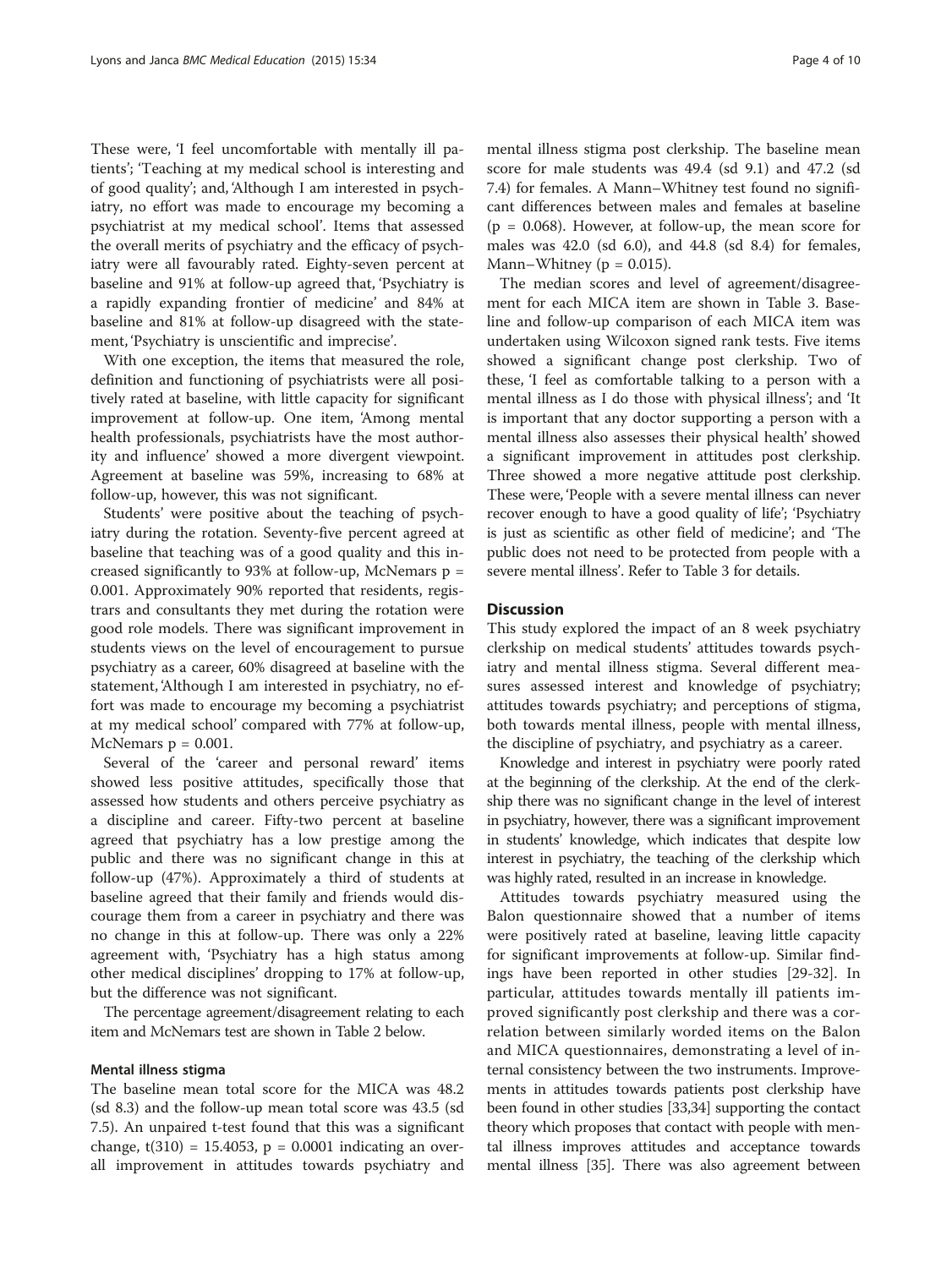## Baseline Follow-up McNemars Agree (%) Agree (%) Disagree (%) Disagree (%) Overall merits of psychiatry 1. Psychiatric research has made good strides in advancing care of the major mental disorders 94 96 NS 6 4 2. Psychiatry is a rapidly expanding frontier of medicine 87 87 91 NS 13 9 3. Psychiatry is unscientific and imprecise 16 19 NS 84 81 **Efficacy** 4. If someone in my family was very emotionally upset and the situation did not seem to be improving, I would recommend a psychiatric consultation 83 91 NS 17 9 5. Psychiatric consultation for medical or surgical patients is often helpful 90 93 NS 10 7 6. Psychiatric treatment is helpful to most people who receive it 91 91 NS 9 9 Role, definition and functioning of Psychiatrists 7. Psychiatry is not a genuine and valid branch of medicine and value of the state of the state of the SNS and  $\sim$  5 and  $\sim$  5 and  $\sim$  5 and  $\sim$  5 and  $\sim$  4 and  $\sim$  5 and  $\sim$  4 and  $\sim$  5 and  $\sim$  4 and  $\sim$  5 and 95 96 8. Most psychiatrists are clear, logical thinkers 8. Most provide that the control of the control of the control of the control of the control of the control of the control of the control of the control of the control of t 7 6 9. With few exceptions, clinical psychologists and social workers are just as qualified as psychiatrists to diagnose and treat emotionally disturbed persons 22 28 NS 78 72 10. Among mental health professionals, psychiatrists have the most authority and influence 59 68 NS 41 32 11. Psychiatrists are too frequently apologetic when teaching psychiatry 13 13 7 NS 87 93 12. Psychiatry is too 'biologically' minded and not attentive enough to the patient's personal life and psychological problems 7 9 NS 93 91 13. Psychiatry is too analytical, theoretical, and psychodynamic, and not attentive enough to patient's physiology 15 14 NS 85 86 Possible abuse and social criticism 14. Psychiatrists frequently abuse their legal power to hospitalise patients against their will 3 5 5 NS 97 95 15. On average, psychiatrists make as much money as most other doctors 64 68 68 NS 36 32 Career and personal reward 16. Psychiatry has a low prestige among the general public and the state of the state 52 52 47 NS 48 53 17. Psychiatry has a high status among other medical disciplines 22 17 NS 78 83 18. Many people who could not obtain a residency position in other specialities eventually enter psychiatry 15 17 NS 85 83

#### <span id="page-4-0"></span>Table 2 Balon attitudes towards psychiatry – baseline and follow-up agreement, and significance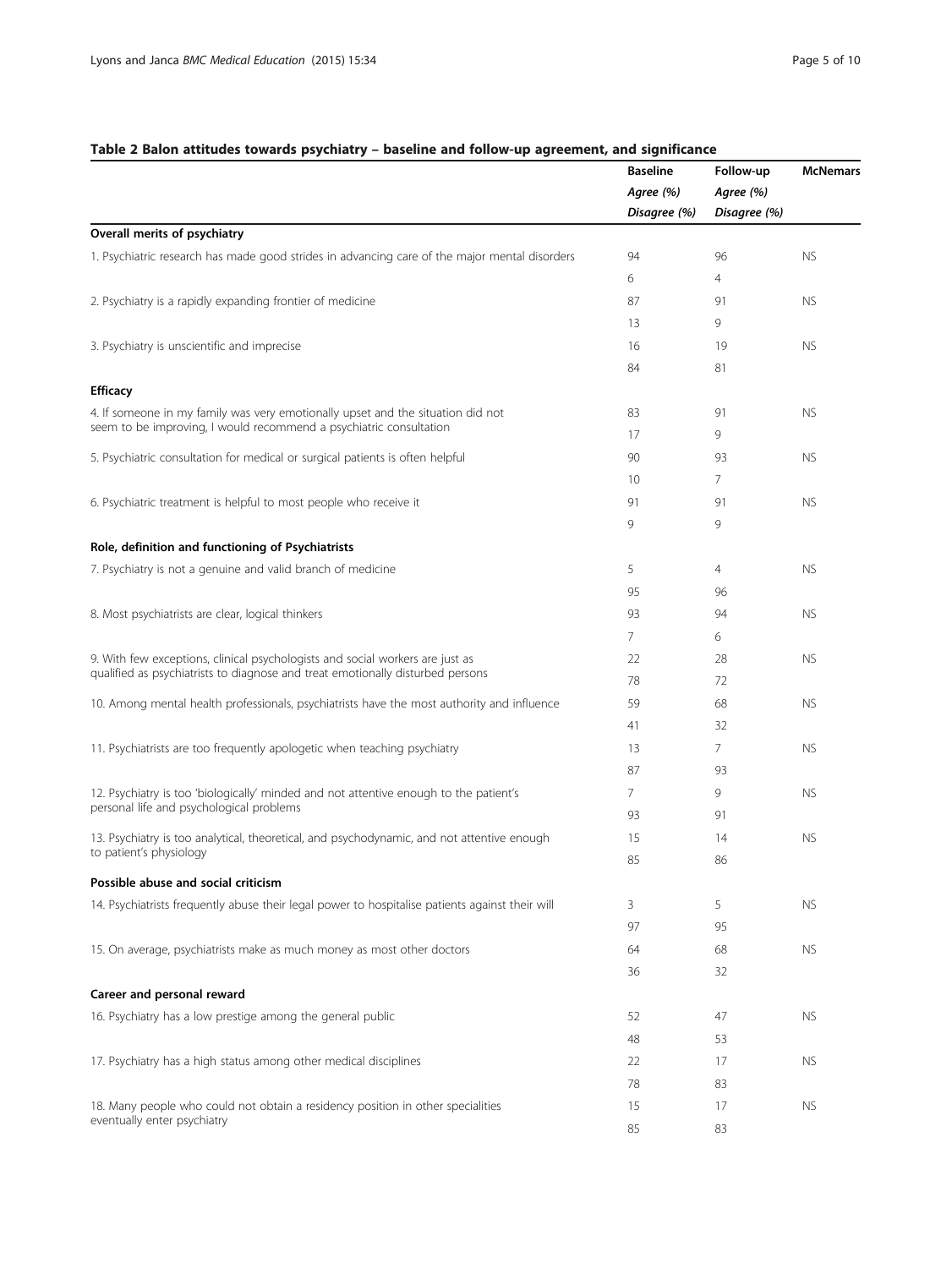| 19. Psychiatry is a discipline filled with international medical graduates whose skills are of low quality                                                                                    |     | 9              | <b>NS</b> |
|-----------------------------------------------------------------------------------------------------------------------------------------------------------------------------------------------|-----|----------------|-----------|
|                                                                                                                                                                                               |     | 91             |           |
| 20. My family would discourage me from entering psychiatry                                                                                                                                    |     | 37             | <b>NS</b> |
|                                                                                                                                                                                               |     | 63             |           |
| 21. Friends and fellow students would discourage me from entering psychiatry                                                                                                                  |     | 35             | <b>NS</b> |
|                                                                                                                                                                                               | 72  | 65             |           |
| 22. If a student expresses interest in psychiatry, he or she risks being associated with a group<br>of other would-be psychiatrists who are often seen by others as odd, peculiar or neurotic |     | 30             | <b>NS</b> |
|                                                                                                                                                                                               |     | 70             |           |
| 23. I feel uncomfortable with mentally ill patients                                                                                                                                           |     | 16             | 0.001     |
|                                                                                                                                                                                               | 56  | 84             |           |
| Specific medical school factors                                                                                                                                                               |     |                |           |
| 24. Teaching of psychiatry at my medical school is interesting and of good quality                                                                                                            | 75  | 93             | 0.001     |
|                                                                                                                                                                                               | 25  | 7              |           |
| 25. During my psychiatry rotation, psychiatry residents were good role models                                                                                                                 |     | 89             | N/A       |
|                                                                                                                                                                                               | N/A | 11             |           |
| 26. Attending psychiatrists during my psychiatry rotation were good role models                                                                                                               |     | 92             | N/A       |
|                                                                                                                                                                                               | N/A | 8              |           |
| 27. Most psychiatrists at my medical school are clear, logical thinkers                                                                                                                       |     | 98             | <b>NS</b> |
|                                                                                                                                                                                               | 7   | $\overline{2}$ |           |
| 28. Most non-psychiatry staff at my medical school are respectful of psychiatry                                                                                                               |     | 85             | <b>NS</b> |
|                                                                                                                                                                                               | 20  | 15             |           |
| 29. Although I am interested in psychiatry, no effort was made to encourage my                                                                                                                | 40  | 23             | 0.001     |
| becoming a psychiatrist at my medical school                                                                                                                                                  |     | 77             |           |

#### Table 2 Balon attitudes towards psychiatry – baseline and follow-up agreement, and significance (Continued)

instruments regarding the scientific basis of psychiatry, which was positively rated on both the Balon and MICA, however, the MICA detected a small but significant negative change in this post clerkship.

The baseline and follow-up means for the MICA were close to the neutral value, (48.2 and 43.5 respectively). Despite a significant improvement at follow-up, this shows only weak evidence that the clerkship decreased stigma towards mental illness. The items regarding recovery of people with mental illness and the protection of the public from people with mental illness were more negatively rated post clerkship, and this has also been observed in other studies [\[19,36](#page-8-0)]. This could reflect the clerkship structure which exposes students to patients with more severe symptoms in acute public inpatient settings, where recovery is not captured or witnessed over the clerkship duration. The post clerkship improvement in students feeling comfortable talking to people with mental illness may be due to psychiatric history taking and assessment skills learned during the clerkship which resulted in increased confidence in interviewing and assessing patients. However, despite this improvement, the disturbed behaviours of patients observed in an acute setting may be interpreted by students as dangerous and could account for the view that the public need to be protected. Changes to the current clerkship structure to provide opportunities for students to work with patients in outpatient and community settings may provide a more realistic view of mental illness enabling students to see positive aspects of treatment and management.

The clerkship, which includes ward work with patient contact, and the weekly tutorial sessions decreased students' perceptions of stigma to some extent, however, there is room for improvement. Addressing stigma through educational interventions is essential for psychiatry to overcome its negative status among students [\[23](#page-8-0)], but evidence of the effectiveness of anti-stigma training is mixed. Friedrich and colleagues found that an educational package of lectures, personal testimonies and role play activities improved short term knowledge, attitudes and behaviour, but these effects were not maintained over time [\[37\]](#page-8-0). A similar training package found improvements in knowledge, but not in attitudes and behaviour [[38\]](#page-8-0). In order to maintain the positive benefits of anti-stigma training over a longer period of time, these strategies need to be embedded and integrated throughout the curriculum.

It was encouraging that the quality of the psychiatry teaching during the clerkship was highly rated and psychiatrists regarded as good role models. There was a significant increase in the consideration of psychiatry as a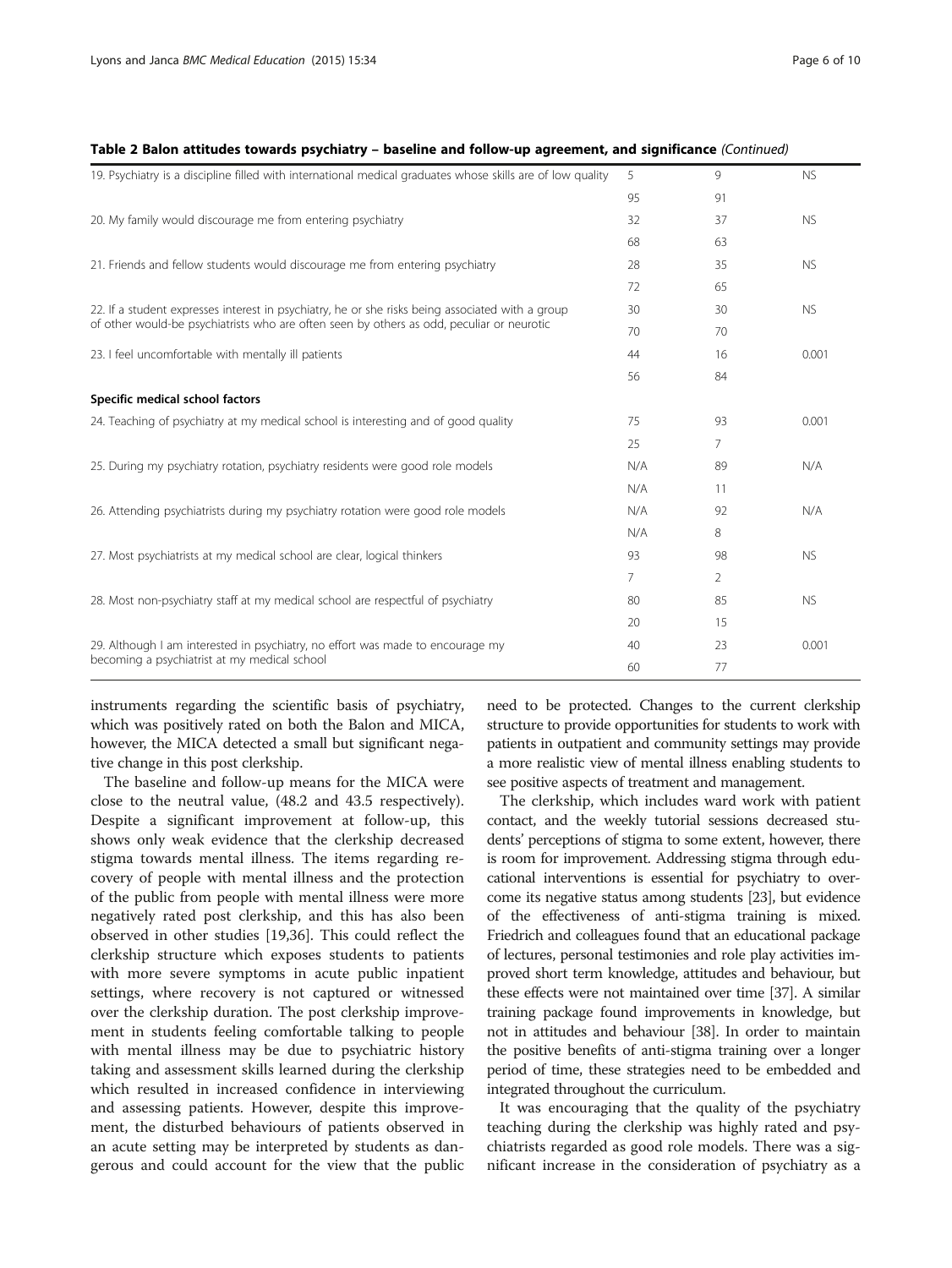### <span id="page-6-0"></span>Table 3 MICA<sup>1</sup> baseline and follow-up median disagreement and significance

|                                                                                                                                 | <b>Baseline</b> | Follow-up      | Baseline (%)    | Follow-up (%)    | Wilcoxon   |
|---------------------------------------------------------------------------------------------------------------------------------|-----------------|----------------|-----------------|------------------|------------|
|                                                                                                                                 | (Median)        | (Median)       | SA; A; SWA;     | SA; A; SWA;      |            |
|                                                                                                                                 |                 |                | SWD; D; SD      | SWD; D; SD       |            |
| Q1. I just learn about psychiatry because it's in the exam                                                                      | $\overline{4}$  | $\overline{4}$ | 1; 2.5; 30;     | 2; 7.5; 17;      | <b>NS</b>  |
| and would not bother reading additional material on it                                                                          |                 |                | 24; 32; 10.5    | 38.5; 24; 11     |            |
| Q2. People with a severe mental illness can never recover                                                                       |                 | 4.5            | 1; 3; 5;        | 3; 6.5; 11;      | $0.001***$ |
| enough to have a good quality of life                                                                                           |                 |                | 26.5; 40.5; 24  | 29; 38; 12.5     |            |
| Q3. Psychiatry is just as scientific as other field of medicine                                                                 | 3               | 3              | 6; 42; 35;      | 7; 35.5; 27;     | $0.046***$ |
|                                                                                                                                 |                 |                | 13; 3; 1        | 21; 8.5; 1       |            |
| Q4. If I had a mental illness I would never admit this to any                                                                   | 3               | $\overline{4}$ | 4; 13; 39;      | 2.5; 9; 32;      | <b>NS</b>  |
| of my friends for fear of being treated differently                                                                             |                 |                | 18; 20; 6       | 28.5; 23; 5      |            |
| Q5. People with a severe mental illness are dangerous more often than not                                                       | -5              | 5              | 0; 4.5; 15;     | 0; 6.0; 14.5;    | <b>NS</b>  |
|                                                                                                                                 |                 |                | 29; 40; 11.5    | 29; 41; 9.5      |            |
| Q6. Psychiatrists know more about the lives of people                                                                           | 3               | 3              | 2; 16; 44.5;    | 4.5; 15; 34;     | <b>NS</b>  |
| treated for a mental illness than do family members of friends                                                                  |                 |                | 24.5; 11; 2     | 28; 17; 1.5      |            |
| Q7. If I had a mental illness I would never admit this to any                                                                   | 3               | 3              | 8; 23; 42;      | 9.5; 20.5; 37.5; | <b>NS</b>  |
| of my colleagues for fear of being treated differently                                                                          |                 |                | 18; 7; 2        | 20; 10.5; 2      |            |
| Q8. Being a psychiatrist is not like being a real doctor                                                                        | 5               | 5              | 0; 2; 10;       | 1; 1; 8.5;       | <b>NS</b>  |
|                                                                                                                                 |                 |                | 18; 14; 28      | 21; 41.5; 27     |            |
| Q9.If a psychiatrist asked me to treat people with a mental                                                                     | $\overline{2}$  | $\overline{2}$ | 36; 42; 15;     | 39; 40.5; 11.5;  | <b>NS</b>  |
| illness in a disrespectful manner, I would not follow their instructions                                                        |                 |                | 2.5; 2.5; 2     | 4.5; 2; 2.5      |            |
| Q10. I feel as comfortable talking to a person with a mental                                                                    |                 | 3              | 4.5; 18; 23;    | 12.5; 36; 27;    | $0.0001*$  |
| illness as I do those with physical illness                                                                                     |                 |                | 38.5; 15; 1     | 19; 4.5; 1       |            |
| Q11. It is important that any doctor supporting a person with a                                                                 | $\overline{2}$  | 1              | 31.5; 53.5; 14; | 52; 40.5; 6.5;   | $0.0001*$  |
| mental illness also assesses their physical health                                                                              |                 |                | 0; 1; 0         | 1; 0; 0          |            |
| Q12. The public does not need to be protected from people                                                                       | $\overline{4}$  | $\overline{4}$ | 1; 11; 24.5;    | 2; 10; 20;       | $0.041***$ |
| with a severe mental illness                                                                                                    |                 |                | 43; 19; 12      | 34; 22.5; 11.5   |            |
| Q13. If a person with a mental illness complained of physical symptoms,                                                         | 5               | 5              | 0; 1; 7;        | 0; 2; 6.5;       | <b>NS</b>  |
| I would attribute it to their mental illness                                                                                    |                 |                | 33; 49; 10      | 34.5; 41; 16     |            |
| Q14. GP's should not be expected to complete assessment for people                                                              | 5               | 5              | 0; 2; 11;       | 1.5; 3; 7;       | <b>NS</b>  |
| with psychiatric symptoms as they can be referred to a psychiatrist                                                             |                 |                | 29; 46; 12      | 32.5; 42; 14     |            |
| Q15. I would use the terms 'crazy', 'nutter', 'mad' etc. to describe<br>people with a mental illness who I have seen in my work |                 | 5              | 1.5; 4.5; 11;   | 1.5; 7; 15.5;    | <b>NS</b>  |
|                                                                                                                                 |                 |                | 18; 35; 30      | 23; 26.5; 26.5   |            |
| Q16. If a colleague told me they had a mental illness I would                                                                   | $\overline{2}$  | $\overline{2}$ | 21; 57; 18;     | 31.5; 48.5; 15;  | <b>NS</b>  |
| still want to work with them                                                                                                    |                 |                | 2; 1; 1         | 3.5; 1.5; 0      |            |

<sup>1</sup> MICA – Mental Illness Clinicians Attitudes scale SA = strongly agree (1); A = agree (2); SWA = somewhat agree (3); SWD = somewhat disagree (4); D = disagree (5);  $SD =$  strongly disagree (6).

\*significance demonstrates less stigma post clerkship; \*\*significance demonstrates more stigma post clerkship.

career which resulted in an additional 10 students who were 'definitely considering' psychiatry as a career post clerkship. Evidence of the impact of the clerkship on career preference is mixed, with some studies finding increases in the level of career interest post clerkship [[34,39-41\]](#page-8-0) and others finding no differences [\[32,33,42](#page-8-0)]. The clerkship structure, length of clerkship and specific cultural factors may account for the differences in career interest found in these studies that have been conducted in medical schools internationally. While attitudes post clerkship have been found to deteriorate over time as students continue with their studies and internship [\[43](#page-8-0)], a positive clerkship experience can have an enduring and positive effect if interested students receive ongoing encouragement from consultants, registrars and other academic staff members [[44](#page-8-0)] as they progress through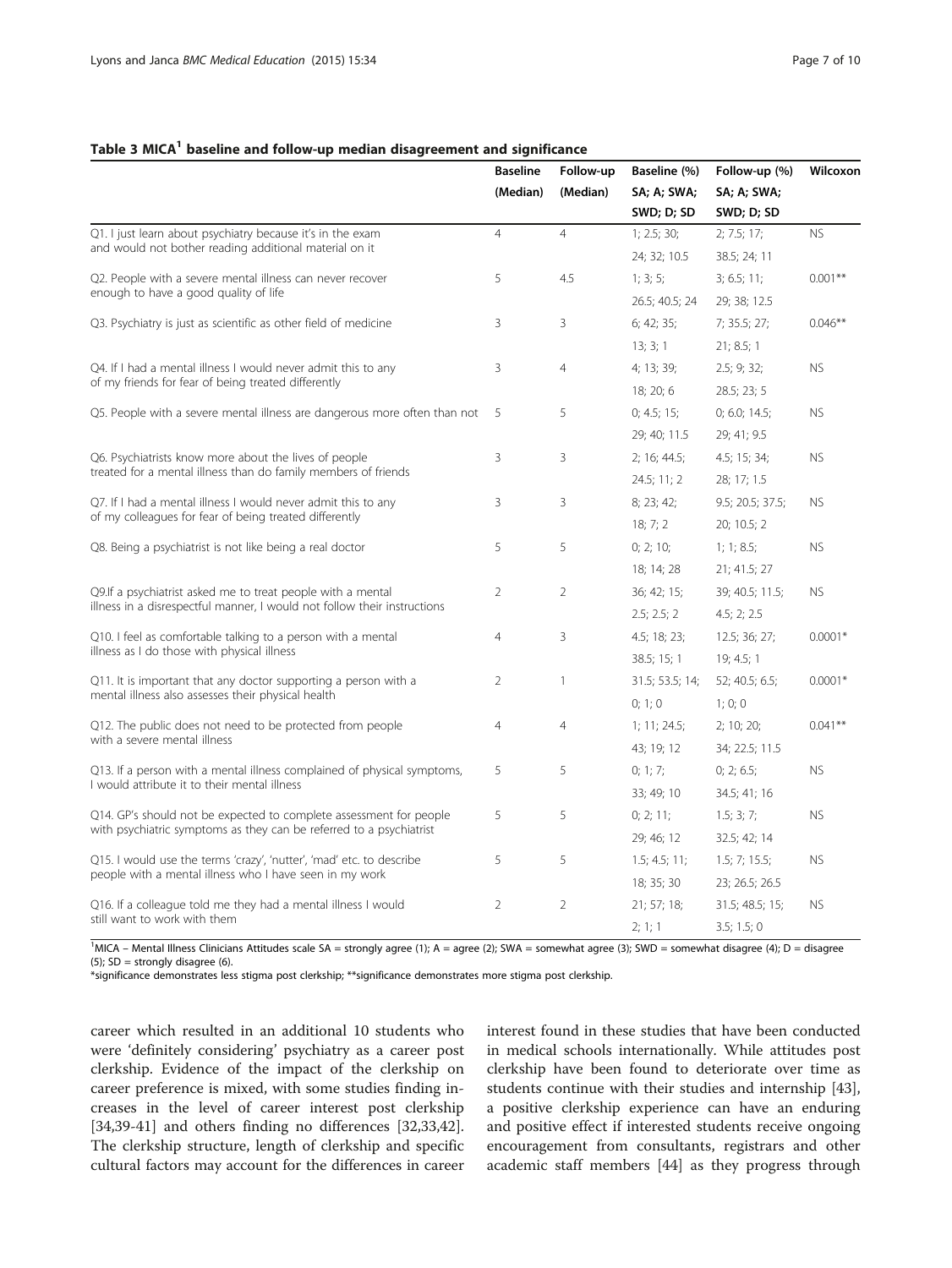their training. This is particularly important as career decisions regarding specialisation in general are often made up to three years after graduation from medical school [[25](#page-8-0)].

In recent decades, lifestyle factors have been more closely considered by medical students and junior doctors when making career decisions. These include maintaining a work-life balance; choosing a career with a family friendly image; having the opportunity to work part-time; and a manageable, controllable and flexible workload [[15,18,20\]](#page-8-0). Psychiatry is well placed to provide positive lifestyle factors for its potential professionals [\[45\]](#page-9-0), yet it remains an unpopular career choice. Negativity expressed towards psychiatry among friends, family, the public and other medical specialists, psychiatry's poor social prestige and lower earning potential found in this, and other studies [\[14,20,](#page-8-0)[46,47\]](#page-9-0) may explain why some students do not regard psychiatry favorably as a potential career. Stigma on this level may exert a greater influence over career decision making processes and act to negate the more positive aspects that the discipline has to offer.

In order to mitigate these views, a further role of the clerkship could be to identify students who have a particular interest in psychiatry and provide them with support and mentorship to ensure continued interest over the remainder of the medical course and into internship [[18\]](#page-8-0). Enrichment programmes such as Summer Schools, Psychiatry Institutes and electives can play an important part in targeting students interested in psychiatry and provide them with a more in depth educational exposure to the speciality [\[48-51](#page-9-0)]. These types of programmes have been successful in enhancing career interest in psychiatry and in psychiatry as a discipline and could be implemented by medical schools more widely. In addition, the encouragement of student led mental health interest groups also have the potential to encourage positive views towards psychiatry among students, destigmatise mental illness and demystify psychiatry [[8\]](#page-8-0).

#### Study strengths and limitations

While a number of studies have identified stigma as an issue [[12,17\]](#page-8-0), our study was strengthened by the use of a relatively new instrument to measure stigma, the MICA. This adds a new dimension to what is known about the role that stigma plays on students attitudes towards psychiatry and to psychiatry as a career choice.

Limitations of the study are that in order to maintain confidentiality it was not possible to match baseline and follow-up responses as identifying information was not provided by respondents. For students', providing identifying information in surveys is perceived negatively as, despite assurances by staff, they are concerned that their responses, in particular negative responses, may influence their assessment results or treatment by clinical and academic staff in some way. It can also impact negatively on

the response rate. For these reasons, it was decided not to use a matched design which would have resulted in a more robust study design but compromised response rates and biased responses to some of the items in the questionnaires, particularly those relating to the treatment of patients and quality of teaching. Not all students in the year group participated in the study and it is possible that selection bias towards those students who are more interested in psychiatry may have contributed towards the improvement in attitudes reported in the results.

This 8 week clerkship takes place in the fourth year of a six year medical course and is the first real exposure that students have to the practical aspects of working with patients with mental illness. At the end of the clerkship there were improvements in attitudes and overall perceptions of mental illness stigma, however, while we can conclude that the clerkship may have contributed towards this improvement, we cannot assume that these views will remain constant as students' progress through the course. There is no certainty that the students at follow-up who stated that they were 'definitely considering' psychiatry will go on to pursue it as a career. Longer term follow-up of the same cohort of students will enable attitudes to be tracked over time to determine how to maintain the gains made during the clerkship and develop appropriate teaching resources that will provide opportunities to further improve attitudes and stigma.

The clerkship is comprised of a number of different components including ward work and tutorials. Future research in this area that specifically assesses each component to find out what works best from a student perspective will help psychiatric educators to structure clerkships that address both the required and relevant educational outcomes and maximise opportunities to improve attitudes towards psychiatry, reduce stigma and increase the number of students who are considering psychiatry as a career.

#### Conclusion

The discipline of psychiatry must be able to recruit and retain a viable workforce of psychiatrists that will adequately meet the future needs of the profession. This clerkship made a modest impact on students' attitudes to psychiatry, stigma and consideration of psychiatry as a career. The integration of strategies to overcome stigma, both towards people with mental illness and the mental health profession, into pre-clinical teaching may provide students with skills to better prepare them for the negative aspects of the clerkship and could assist in improving attitudes towards psychiatry and encourage more students to consider psychiatry as a career. Finally, psychiatry is an integral part of the practice of medicine and it is important that, regardless of future area of specialisation, all students foster a positive attitude towards mental illness in order to provide holistic treatment for their patients.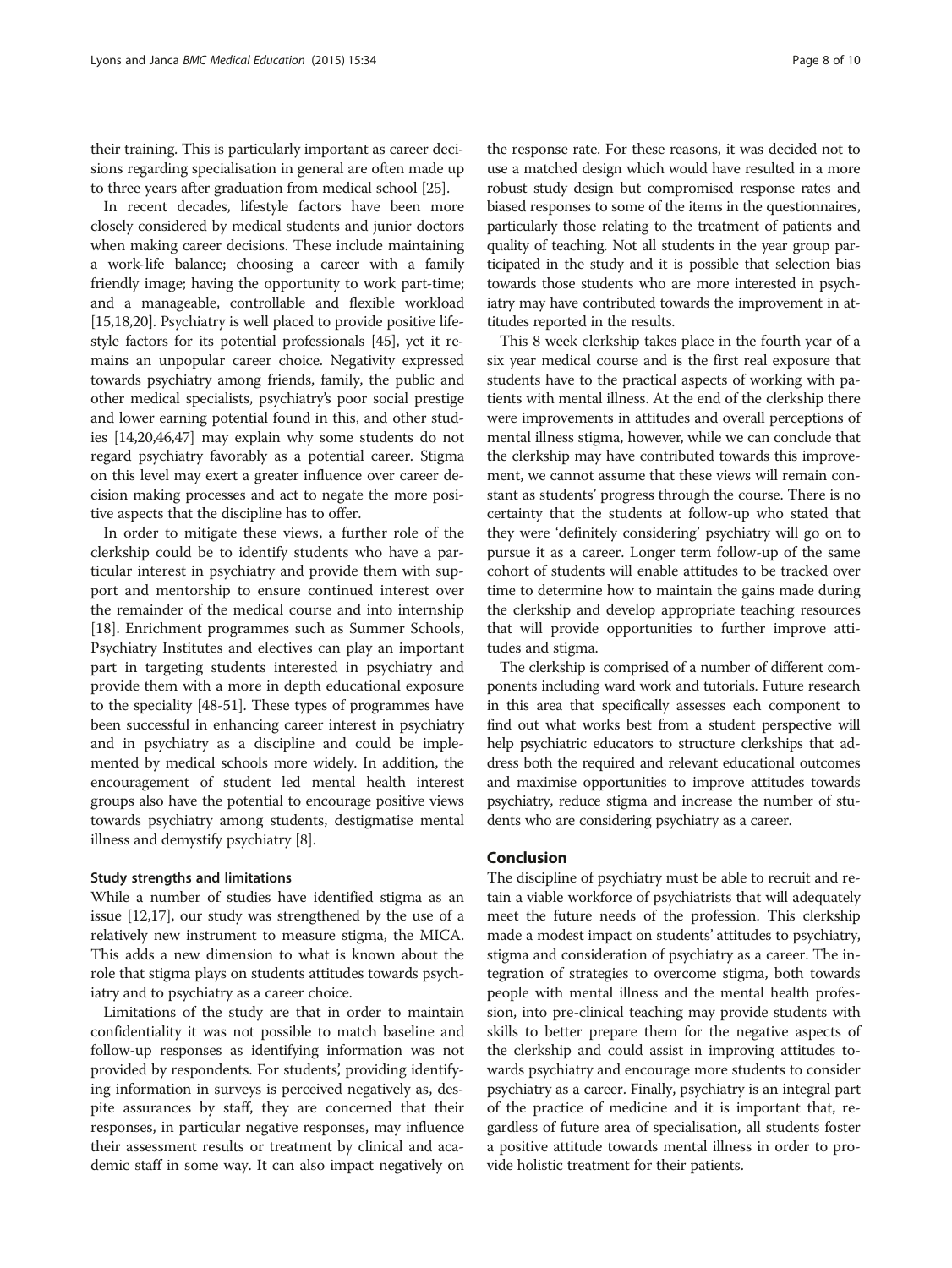#### <span id="page-8-0"></span>Competing interests

The authors declare that they have no competing interests.

#### Authors' contributions

The study was designed and carried out by ZL and AJ. ZL collected and analysed the data. ZL and AJ both worked on drafts and gave approval for the final version of the paper.

#### Acknowledgement

The authors would like to thank UWA colleagues and students who participated in the study. This was an unfunded study.

#### Received: 6 August 2014 Accepted: 12 February 2015 Published online: 07 March 2015

#### References

- The WHO World Mental Health Survey Consortium. Prevalence, severity, and unmet need for treatment of mental disorders in the World Health Organization World Mental Health Surveys. JAMA. 2004;291(21):2581–90.
- 2. The ESEMeD /MHEDEA 2000 Investigators. Prevalence of mental disorders in Europe: results from the European study of the epidemiology of mental disorders (ESEMeD) project. Acta Psychiatr Scand. 2004;109(420):21–7.
- 3. Evans S, Banerjee S, Leese M, Huxley P. The impact of mental illness on quality of life: a comparison of severe mental illness, common mental disorder and healthy population samples. Qual Life Res. 2007;16:17–29.
- 4. Rusch N, Angermeyer M, Corrigan P. Mental illness stigma: concepts, consequences, and initiatives to reduce stigma. Eur Psychiat. 2005;20:529–39.
- 5. Ferri C, Prince M, Brayne C, Brodaty H, Fratiglioni L, Ganguli M, et al. Global prevalence of dementia: a Delphi consensus study. Lancet. 2005;366:2112–7.
- 6. Brookmeyer R, Johnson E, Ziegler-Graham K, Arrighic M. Forecasting the global burden of Alzheimer's disease. Alzh Dem. 2007;3:186–91.
- 7. Lyons Z. Attitudes of medical students towards psychiatry, and to psychiatry as a career: a systematic review. Acad Psychiatry. 2013;37(3):150–7.
- 8. Farooq K, Lydall G, Malik A, Ndetei D, Bhugra D, ISOSCCIP Group. Why medical students choose psychiatry - a 20 country cross-sectional survey. BMC Med Educ. 2014;14:12.
- 9. Goldacre M, Fazel S, Smith F, Lambert T. Choice and rejection of psychiatry as a career: surveys of UK medical graduates from 1974 to 2009. Brit J Psychiat. 2013;202:228–34.
- 10. Katschnig H. Are psychiatrists an endangered species? Observations on internal and external challenges to the profession. World Psychiatry. 2010;9 (1):21–8.
- 11. Health Workforce Australia 2025. Volume 3 Medical Specialties. Adelaide, Australia: Health Workforce Australia; 2012.
- 12. Dixon RP, Roberts LM, Lawrie S, Jones LA, Humphreys MS. Medical students' attitudes to psychiatric illness in primary care. Med Educ. 2008;42(11):1080–7.
- 13. Ay P, Save D, Fidanoglu O. Does stigma concerning mental disorders differ through medical education? A survey among medical students in Istanbul. Soc Psychiatry Psychiatr Epidemiol. 2005;41:63–7.
- 14. Balon R, Franchini G, Freeman P, Hassenfeld IN, Keshavan MS, Yoder E. Medical students' attitudes and views of psychiatry: 15 years later. Acad Psychiatry. 1999;23(1):30–6.
- 15. Cutler J, Harding K, Mozian S, Mozian S, Wright L, Pica A, et al. Discrediting the notion "working with 'crazies' will make you 'crazy"': addressing stigma and enhancing empathy in medical student education. Adv in Health Sci Educ. 2009;14:487–502.
- 16. Feifel D, Yu Moutier C, Swerdlow N. Attitudes toward psychiatry as a prospective career among students entering medical school. Am J Psychiatry. 1999;156:1397–402.
- 17. Totic S, Stojiljkovic D, Pavlovic Z, Zaric N, Zarkovic B, Malic L, et al. Stigmatization of 'psychiatric label' by medical and non-medical students. Int J Soc Psychiat. 2011;DOI: 10.1177/0020764011408542:1–8
- 18. Budd S, Kelley R, Day R, Variend H, Dogra N. Student attitudes to psychiatry and their clinical placements. Med Teach. 2011;33:e586–92.
- 19. Curtis-Barton M, Eagles J. Factors that discourage medical students from pursuing a career in psychiatry. The Psychiatrist. 2011;35:425–9.
- 20. Cutler J, Alspector S, Harding K, Wright L, Graham M. Medical students' perceptions of psychiatry as a career choice. Acad Psychiatry. 2006;30(2):144–9.
- 21. Malhi G, Parker G, Parker K, Kirkby K, Boyce P, Yellowlees P, et al. Shrinking away from psychiatry? A survey of Australian medical students' interest in psychiatry. Aust N Z J Psychiatry. 2002;36:416–23.
- 22. Pessar L, Pristach C, Leonard K, What troubles clerks in psychiatry? a strategy to explore the question. Acad Psychiatry. 2008;32(3):194–8.
- 23. Roberts L, Bandstra B. Addressing stigma to strengthen psychiatric education. Acad Psychiatry. 2012;36(5):347–50.
- 24. Hoschl C, Van Niekerk J. Recruitment of psychiatrists: the key role of education. In: Gask L, Coskun B, Baron D, editors. Teaching Psychiatry: Putting Theory into Practice. West Sussex U.K: John Wiley & Sons Ltd; 2011. p. 5–18.
- 25. Brown T, Addie K, Eagles J. Recruitment into psychiatry: views of consultants in Scotland. The Psychiatrist. 2007;31:411–3.
- 26. Serby M, Schmeidler J, Smith J. Length of psychiatry clerkships: recent changes and the relationship to recruitment. Acad Psychiatry. 2002;26(2):102–4.
- 27. Lyons Z. Impact of the psychiatry clerkship on medical student attitudes towards psychiatry, and to psychiatry as a career: a systematic review. Acad Psychiatry. 2014;38:35–42.
- 28. Kassam A, Glozier N, Leese M, Henderson C, Thornicroft G. Development and responsiveness of a scale to measure clinicians attitudes to people with mental illness (medical student version). Acta Psychiatr Scand. 2010;122:153–61.
- 29. Failde I, Salazar A, Elorza J, Casais L, Pérez V, Caballero- Martínez L, et al. Spanish medical students' attitudes and views towards mental health and psychiatry: a multicentric cross-sectional study. Acad Psychiatry. 2014;38:332–8.
- 30. Valdivieso S, Sirhan M, Aguirre C, Ivelic JA, Aillach E, Villarroel L. Attitudes of medical students toward psychiatry in a Chilean medical school. Acad Psychiatry. 2014;38:309–11.
- 31. Galka S, Perkins D, Butler N, Griffith DA, Schmetzer AD, Avirrappattu G, et al. Medical students' attitudes toward mental disorders before and after a psychiatric rotation. Acad Psychiatry. 2005;29(4):357–61.
- 32. Niedermier J, Bornstein J, Brandemihl A. The junior medical student psychiatry clerkship: curriculum, attitudes, and test performance. Acad Psychiatry. 2006;30(2):136–43.
- 33. Sajid A, Khan M, Shakir M, Moazam-Zaman R, Ali A. The effect of clinical clerkship on students' attitudes toward psychiatry in Karachi. Pakistan Acad Psychiatry. 2009;33(3):212–4.
- 34. Holm-Petersen CS, Vinge S, Hansen J, Gyrd-Hansen J. The impact of contact with psychiatry on senior medical students attitudes toward psychiatry. Acta Psychiatr Scand. 2007;116:308–11.
- 35. Corrigan P, Penn D. Lessons from social psychology on discrediting psychiatric stigma. Am Psychol. 1999;54(3):765–76.
- 36. Ramamurthy C, Srikumar P, Joshua E, Rasamy G. Impact of psychiatry training on attitdes of undergraduate medical students. Malay J Psychiatry. 2008;21:22–31.
- 37. Friedrich B, Evans-Lacko S, London J, Rhydderch R, Henderson C, Thornicroft G. Anti-stigma training for medical students: the Education Not Discrimination project. BJP. 2013;202:s89–94.
- Kassam A, Glozier N, Leese M, Loughran J, Thornicroft G. A controlled trial of mental illness related stigma training for medical students. BMC Med Educ. 2011;11:51.
- 39. Bulbena A, Pailhez G, Coll J, Balon R. Changes in the attitudes towards psychiatry among Spanish medical students during training in psychiatry. Eur J Psychiat. 2005;19(2):79–87.
- 40. Lampe L, Coulston C, Walter G, Malhi G. Familiarity breeds respect: attitudes of medical students towards psychiatry following a clinical attachment. Australas Psychiatry. 2010;18(4):348–53.
- 41. Rodrigo A, Wijesinghe C, Kuruppuarachchi K. Changes in attitudes toward psychiatry with introduction of a new curriculum: experiences of a Sri Lankan medical school. SL J Psychiatry. 2012;3:14–6.
- 42. Gazdag G, Zsargó E, Vukov P, Ungvari GS, Tolna J. Change of medical student attitudes toward psychiatry: the impact of the psychiatric clerkship. Psychiatr Hung. 2009;24:248–54.
- 43. Baxter H, Singh S, Standen P, Duggan C. The attitudes of 'tomorrow's doctors' towards mental illness and psychiatry: changes during the final undergraduate year. Med Educ. 2001;35:381–3.
- 44. Maidment R, Livingston G, Katona C, McParland M, Noble L. Change in attitudes to psychiatry and intention to pursue psychiatry as a career in newly qualified doctors: a follow-up of two cohorts of medical students. Med Teach. 2004;26(6):565–9.